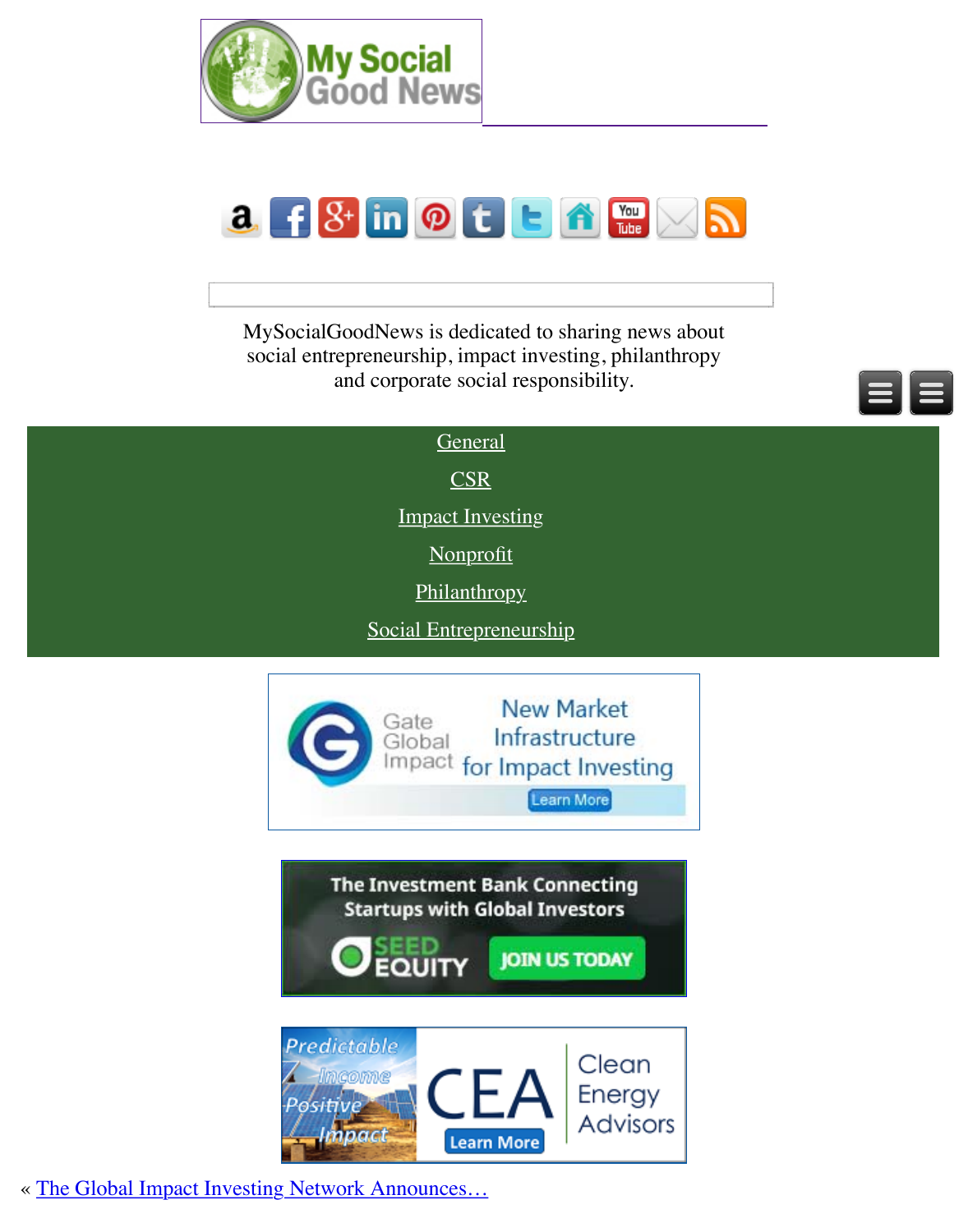**Press Release –** Susan Warshaw has been named executive director of South Bay-based nonof Green, an environmental edu[cation organ](http://mysocialgoodnews.com/author/apipodder/)ization dedicated to changing the course of making environmental protection second-nature in young minds today. Warshaw will expansion of Grades of Green's reach to further its mission while developing strategies th growth.

An experienced leader in the education non-profit sector, Warshaw previously held the executive director at the Manhattan Beach Education Foundation, where she raised milli annually for programs that inspire learning, enrich teaching, promote innovation and academ in the Manhattan Beach public schools. In addition, Warshaw also recently raised funds for College Foundation. Her career began in Washington, DC, consulting to EPA and state agencies. After moving to Los Angeles, she continued working in the environmental field public involvement.

Since the organization's inception in 2008, the role of executive director at Grades of G shared between the Grades of Green co-founders, Lisa Coppedge, Shaya Kirkpatrick, Suzan and Kim Lewand Martin. Over the past six months, Martin held the position and will continue Director of Programs and Communications. All founders remain active on Grades of Green's

*"I'm excited to welcome Susan to the team as she guides Grades of Green in the next organization's growth to inspire and empower more students to care for the environment,"* say

Warshaw said, "I'm eager to lead the Grades of Green team as we expand our reach n *internationally. From our start with one school just a short while ago, we are reaching everyday and providing K-12 environmental education that brings students, parents and the community together for sustainable and measurable results."*

Warshaw holds a master's degree from the University of Southern California and a bachelor Georgetown University. In her free time, she is passionate about serving the South Ba including her position as vice president of philanthropy at the Neptunian Women's Club Beach and previous involvement with the LA chapter of the American Heart Association.

For more information about Grades of Green, please visit www.gradesofgreen.org.

#### ABOUT GRADES OF GREEN

GRADES OF GREEN is an environmental education nonprofit dedicated to providing particle. and educators free, fun and simple Grades of Green Activities to inspire and empower stude the environment. Originating at Grandview Elementary School in Manhattan Beach in 20 Green provides hands-on sustainability programs to thos[e wanting to instill envi](http://www.gradesofgreen.org/)ronmental school. Registering online is free and you can gain access to step-by-step instructions to 4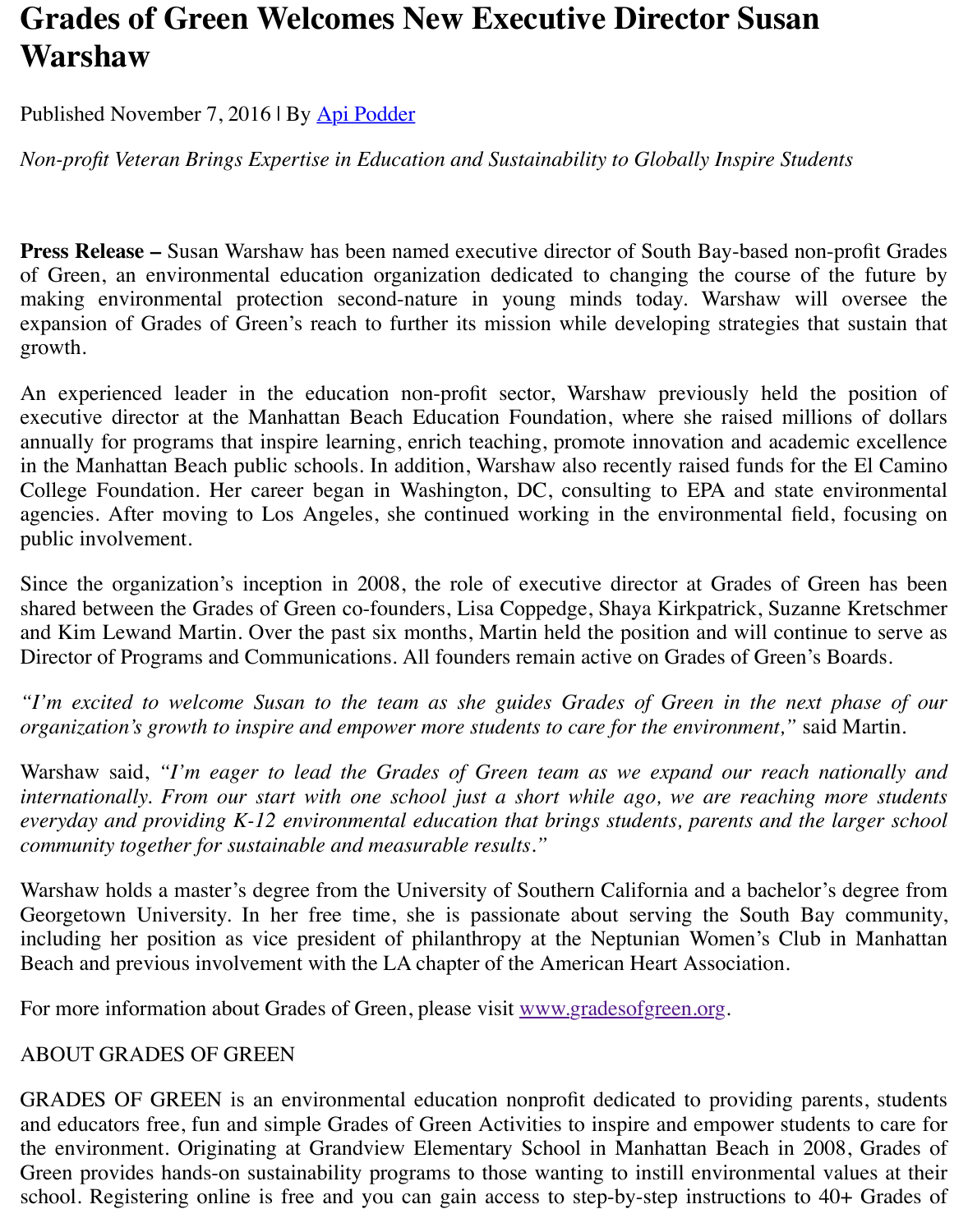

Your email address will not be published. Required fields are marked \*

| Comment      |  |  | 7, |
|--------------|--|--|----|
| Name *       |  |  |    |
| Email *      |  |  |    |
| Website      |  |  |    |
| Post Comment |  |  |    |

Don't miss any Good News!

Subscribe to news from MySocialGoodNews.com!

Email Address\*

First Name

Last Name

 $*$  = required field

## **Content I want:**

- Weekly posts from YourMarkOnTheWorld.com
- Daily updates from GoodCrowd.info
- Daily updates from MySocialGoodNews.com n

#### **Preferred Format**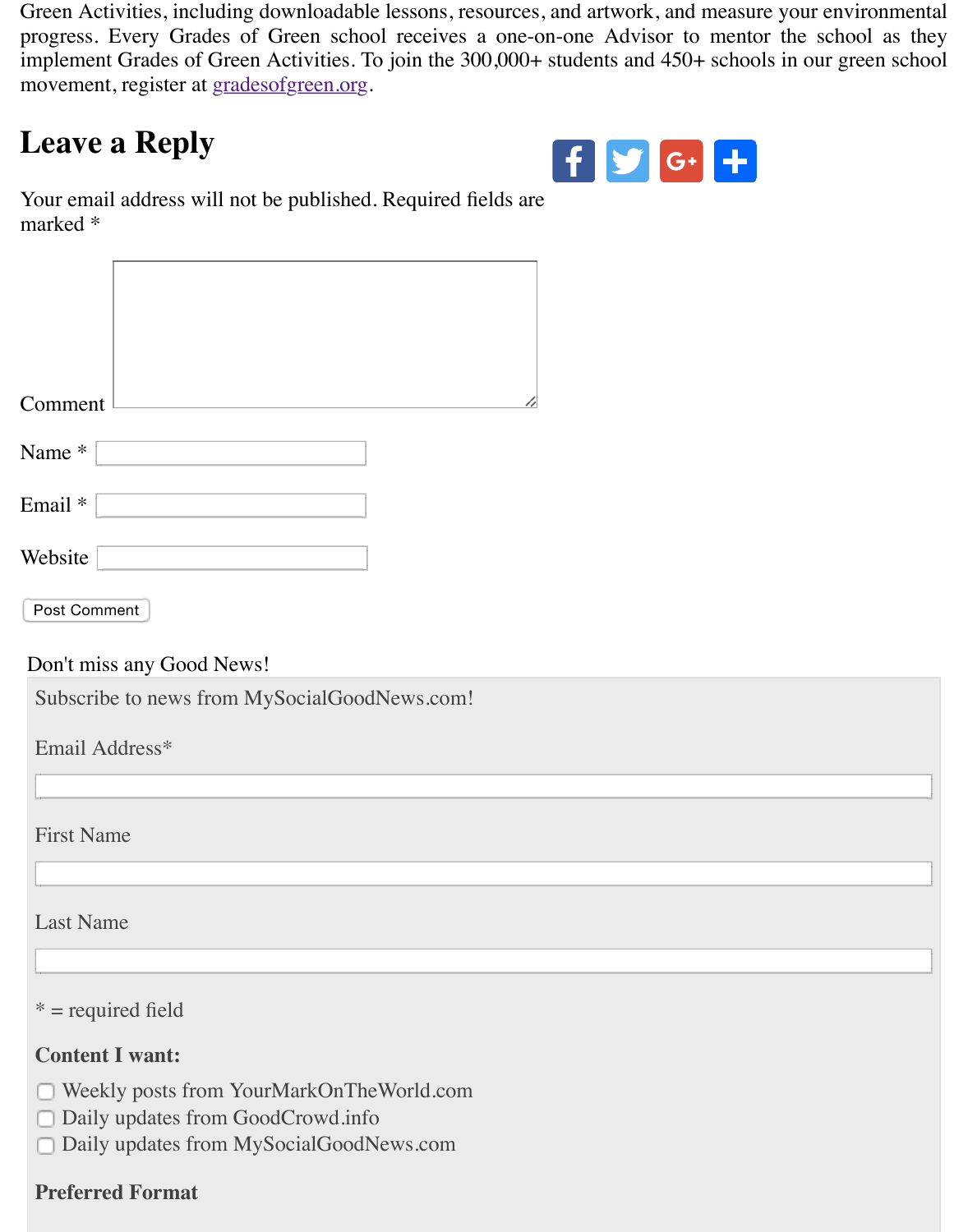- Scientists Say Lack Of Wolves On Isle Royale Could Lead To Ecological Calamity 29
- MARIA CUOMO COLE ACCEPTED DONATION OF 100 IPADS FOR HELP USA 2013
- 8-Year-Old Raises \$1 Million To Help Cure His Best Friend's Rare Disease 17 Dec, 2014
- Sandals Distributed To the Poor around the Globe Saves Lives by Preventing Disease 2015
- Groundbreaking Fitness Social Network to Debut at 2015 Boston Marathon and Support Mobility Mobility Mobility [Impaired Athletes](http://mysocialgoodnews.com/scientists-say-lack-of-wolves-on-isle-royale-could-lead-to-ecological-calamity/) 18 May , 2015
- [8 Inspirational Quotes by Humble Hero Sir Nicholas Winton](http://mysocialgoodnews.com/maria-cuomo-cole-accepted-donation-of-100-ipads/) 03 Jul , 2015
- Howard Leonhardt to Present 27 Years of Experience With Stem Cell Therapies at Aca [Regenerative Practices Winter Conference and Scientific Seminar](http://mysocialgoodnews.com/8-year-old-raises-1-million-help-cure-best-friends-rare-disease/) 06 Jan , 2016
- [Instant Checkmate Helps Previously Incarcerated Women Get a Second Chance](http://mysocialgoodnews.com/sandals-distributed-to-the-poor-around-the-globe-saves-lives-by-preventing-disease/) 02 Oc
- Sugartooth Tours Valentine's Day Tour Shows Love for Local Non-Profit 09 Jan, 2014
- The School of American Ballet Announces 2014 WINTER BALL: Celebrating SAB's Anniversary [20 Feb , 2014](http://mysocialgoodnews.com/8-inspirational-quotes-by-humble-hero-sir-nicholas-winton/)

Twitt[er Feed](http://mysocialgoodnews.com/howard-leonhardt-to-present-27-years-of-experience-with-stem-cell-therapies-at-academy-of-regenerative-practices-winter-conference-and-scientific-seminar/)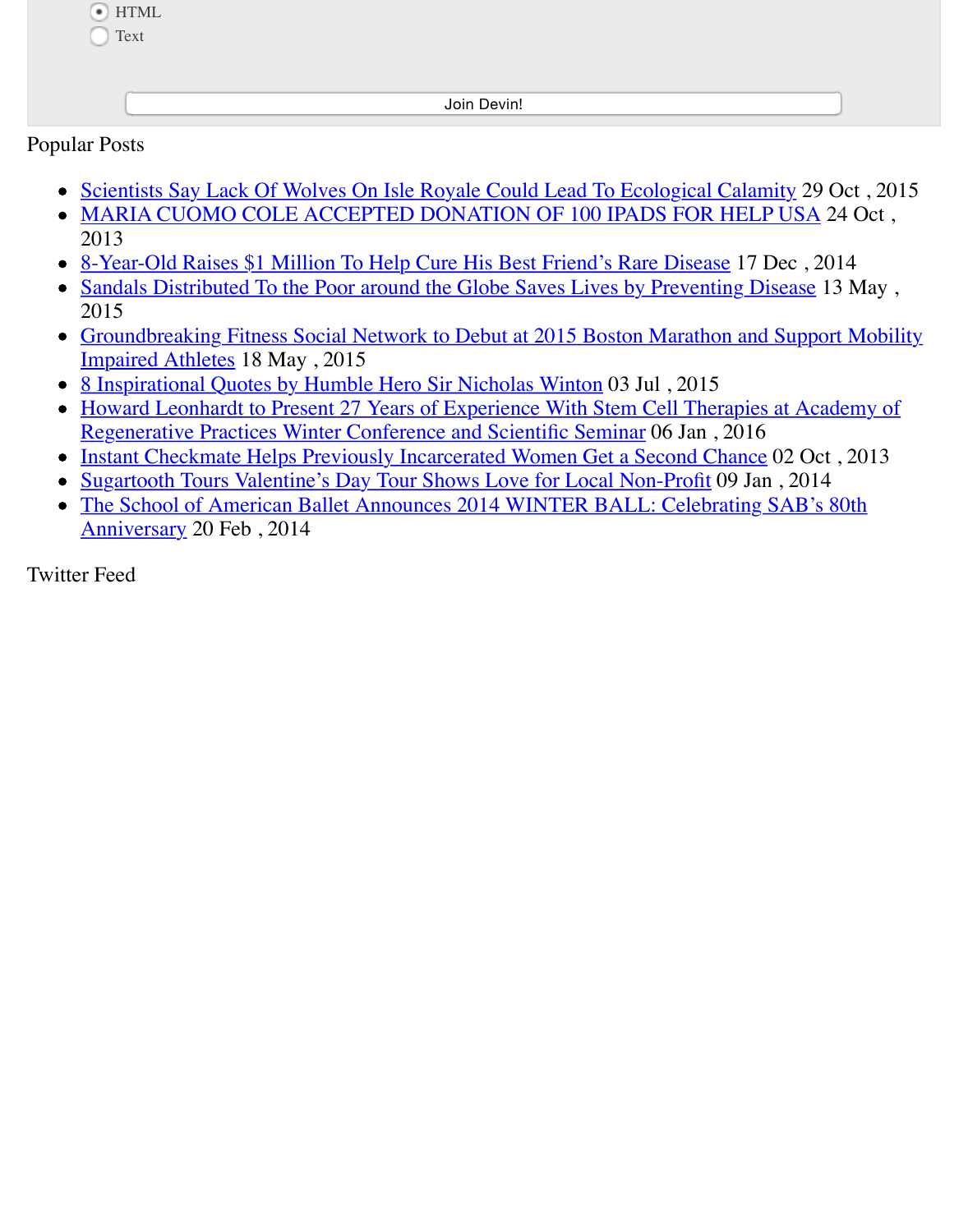

[Shop gifts that g](https://twitter.com/devindthorpe)ive back this holiday season - check it out! ow.ly/JSyT305P0UR @devindthorpe @annefieldonline @jeancase [@debraruh](https://twitter.com/SEAlliance)



[Devin D. Thorpe](https://twitter.com/SEAlliance/status/795662230901637120/photo/1) **Retweeted** 



**DreamFund** @TheDreamFund V

[Orla](https://twitter.com/intent/like?tweet_id=795662230901637120)nd[o Vi](http://mysocialgoodnews.com/grades-green-welcomes-new-executive-director-susan-warshaw/#)ctims Fund, Inc. #CrowdFunding On #DreamFund For The #Orlando Pulse Shooting @devindthorpe [@SunGroupWP](https://twitter.com/TheDreamFund) bit.ly/2en4COO



## [Recent Comments](https://twitter.com/TheDreamFund/status/795666134859206656/photo/1)

- [mary](http://mysocialgoodnews.com/grades-green-welcomes-new-executive-director-susan-warshaw/#) delestrez on [Vi](https://twitter.com/TheDreamFund/status/795666134859206656)etnam Veteran to Take Honor Flight to Fulfill Final Dream  $\bullet$
- CerebraCell Unveils "Brain Saving" Helmet for Rapid Stroke Recovery | My Social G [He](https://twitter.com/settings/widgets/new/user?user_id=528177366)art[Score.Co and](https://twitter.com/devindthorpe) CerebraCell Announce Joint Venture for Tele-Stroke Management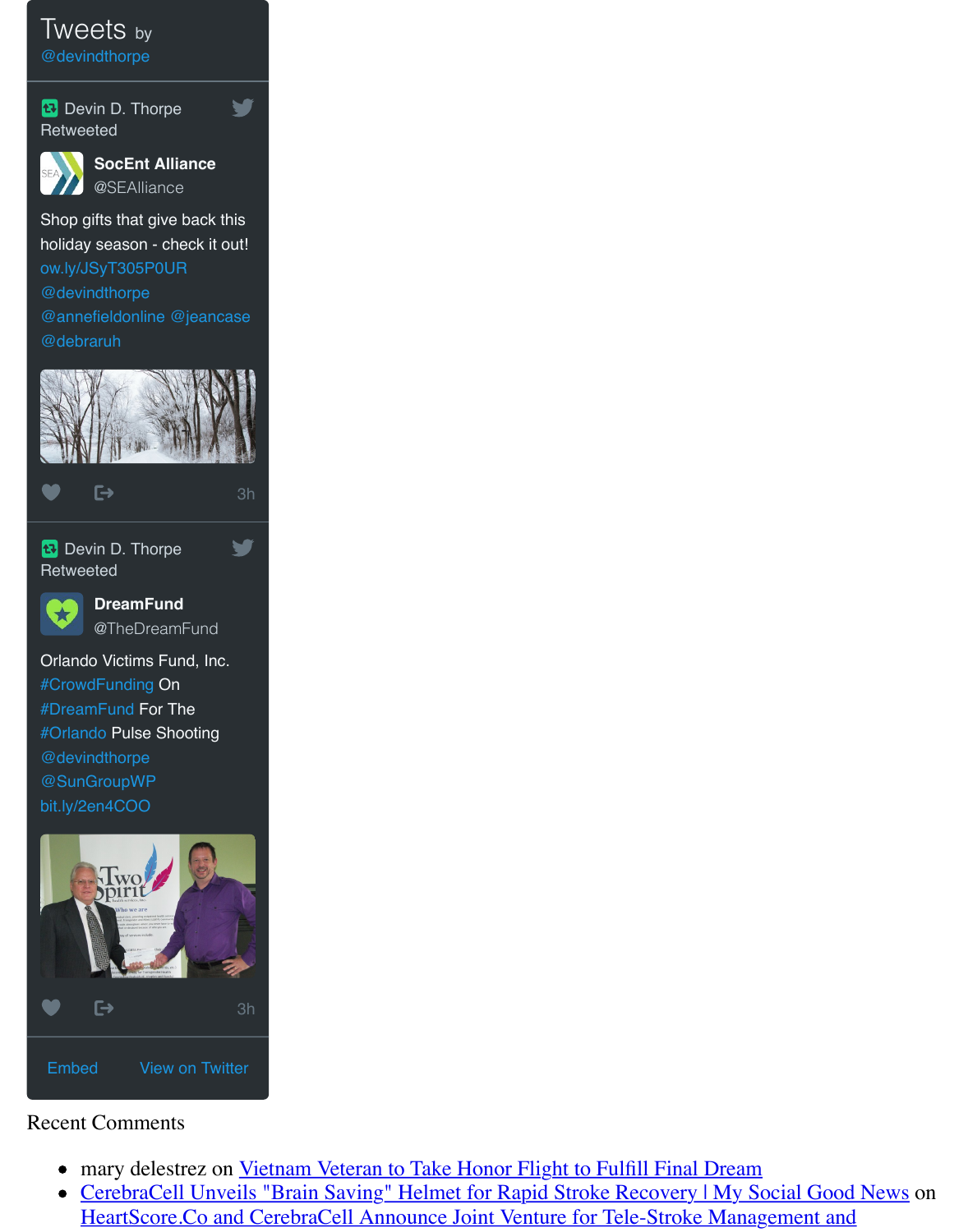#### Archi[ves](http://mysocialgoodnews.com/heartscore-co-cerebracell-announce-joint-venture-tele-stroke-management-recovery/#comment-10540)

- [November](http://locustax.com/what-we-do/) [2016](http://mysocialgoodnews.com/free-file-alliance-irs-launch-free-file-for-2016-offering-free-industry-leading-tax-software-with-more-features-than-ever/#comment-8343)
- October 2016
- [September 201](http://www.surgicon.org/)[6](http://mysocialgoodnews.com/resnick-foundation-pledges-25-million-lynda-stewart-resnick-center-public-health/#comment-8003)
- August 2016
- $\bullet$  July 2016
- June 2016
- **May 2016**  $\bullet$
- [April 2016](http://mysocialgoodnews.com/2016/11/)
- [March 2016](http://mysocialgoodnews.com/2016/10/)
- **[February 2016](http://mysocialgoodnews.com/2016/09/)**  $\bullet$
- [January 2016](http://mysocialgoodnews.com/2016/08/)  $\bullet$
- [December](http://mysocialgoodnews.com/2016/07/) 2015
- [November](http://mysocialgoodnews.com/2016/06/) 2015  $\bullet$
- [October 20](http://mysocialgoodnews.com/2016/05/)15
- [September](http://mysocialgoodnews.com/2016/04/) 2015
- August  $2015$
- $\bullet$  [July 2015](http://mysocialgoodnews.com/2016/02/)
- $\bullet$  [June 2015](http://mysocialgoodnews.com/2016/01/)
- [May 2015](http://mysocialgoodnews.com/2015/12/)
- $\bullet$  [April 2015](http://mysocialgoodnews.com/2015/11/)
- [March 2015](http://mysocialgoodnews.com/2015/10/)
- [February 2015](http://mysocialgoodnews.com/2015/09/)
- [January 2015](http://mysocialgoodnews.com/2015/08/)  $\bullet$
- [December](http://mysocialgoodnews.com/2015/07/) 2014  $\bullet$
- [November](http://mysocialgoodnews.com/2015/06/) 2014
- [October 20](http://mysocialgoodnews.com/2015/05/)14
- [September](http://mysocialgoodnews.com/2015/04/) 2014
- [August 2014](http://mysocialgoodnews.com/2015/03/)
- $\bullet$  [July 2014](http://mysocialgoodnews.com/2015/02/)
- **[June 2014](http://mysocialgoodnews.com/2015/01/)**  $\bullet$
- [May 2014](http://mysocialgoodnews.com/2014/12/)
- [April 2014](http://mysocialgoodnews.com/2014/11/)
- $\bullet$  [March 2014](http://mysocialgoodnews.com/2014/10/)
- [February 2014](http://mysocialgoodnews.com/2014/09/)  $\bullet$
- [January 2014](http://mysocialgoodnews.com/2014/08/)  $\bullet$
- [December](http://mysocialgoodnews.com/2014/07/) 2013
- [November](http://mysocialgoodnews.com/2014/06/) 2013  $\bullet$
- [October 20](http://mysocialgoodnews.com/2014/05/)13
- [September](http://mysocialgoodnews.com/2014/04/) 2013  $\bullet$
- [August 2013](http://mysocialgoodnews.com/2014/03/)  $\bullet$
- [July 2013](http://mysocialgoodnews.com/2014/02/)  $\bullet$
- $\bullet$  [June 2013](http://mysocialgoodnews.com/2014/01/)